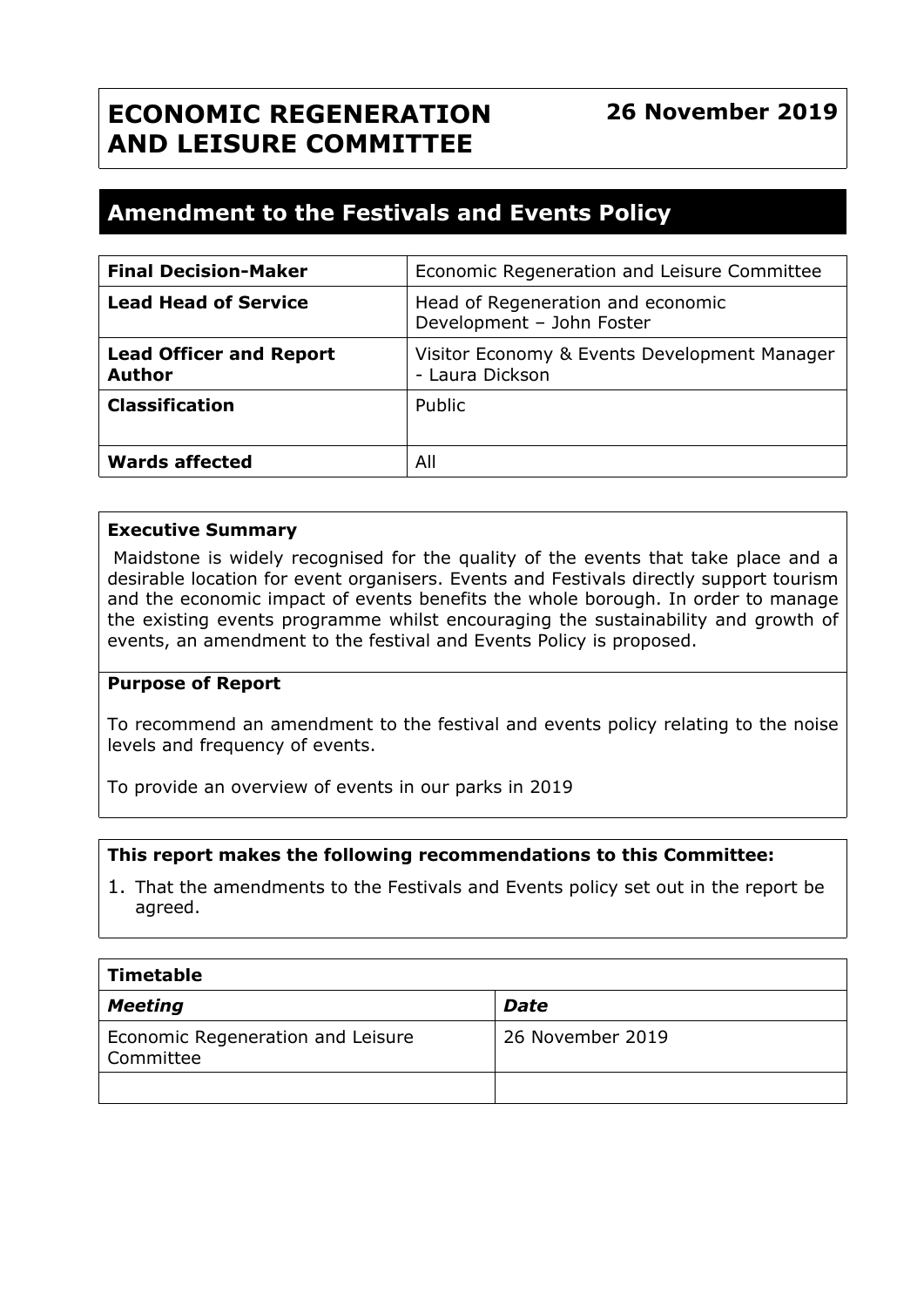# **Amendment to the Festivals and Events Policy**

# **1. CROSS-CUTTING ISSUES AND IMPLICATIONS**

| <b>Issue</b>                                              | <b>Implications</b>                                                                                                                                                                                                                                                                                                                                                                                                                                                                                                                                                                                                                                                                                                                | Sign-off                                                     |
|-----------------------------------------------------------|------------------------------------------------------------------------------------------------------------------------------------------------------------------------------------------------------------------------------------------------------------------------------------------------------------------------------------------------------------------------------------------------------------------------------------------------------------------------------------------------------------------------------------------------------------------------------------------------------------------------------------------------------------------------------------------------------------------------------------|--------------------------------------------------------------|
| <b>Impact on</b><br><b>Corporate</b><br><b>Priorities</b> | Accepting the recommendations will<br>materially improve the Council's ability to<br>achieve A Thriving Place. We set out the<br>reasons other choices will be less effective in<br>section 2.                                                                                                                                                                                                                                                                                                                                                                                                                                                                                                                                     | Head of<br>Service or<br>Manager                             |
| <b>Cross</b><br><b>Cutting</b><br><b>Objectives</b>       | The report has no impact on the achievement<br>of the cross-cutting objectives.                                                                                                                                                                                                                                                                                                                                                                                                                                                                                                                                                                                                                                                    | Head of<br>Service or<br>Manager                             |
| <b>Risk</b><br><b>Management</b>                          | Already covered in the risk section -<br>paragraph 5 of the report.                                                                                                                                                                                                                                                                                                                                                                                                                                                                                                                                                                                                                                                                | Head of<br>Service or<br>Manager                             |
| <b>Financial</b>                                          | We expect accepting the recommendations<br>may help to achieve existing income targets.<br>This income is within amounts already<br>accounted within the Council's financial<br>planning.                                                                                                                                                                                                                                                                                                                                                                                                                                                                                                                                          | Section 151<br>Officer &<br>Finance<br>Team                  |
| <b>Staffing</b>                                           | We will deliver the recommendations with our<br>current staffing.                                                                                                                                                                                                                                                                                                                                                                                                                                                                                                                                                                                                                                                                  | Head of<br>Service                                           |
| Legal                                                     | The recommendations in the report and the<br>amendment to the Festivals and Events Policy<br>align with the Council's general duty, under<br>section 3 of the Local Government Act 1999 as<br>a best value authority, to "make<br>arrangements to secure continuous<br>improvement in the way in which its functions<br>are exercised, having regard to a combination<br>of economy, efficiency and effectiveness".<br>It is a function of the Economic Regeneration<br>and Leisure Committee to oversee the<br>development,<br>review and implementation of the Council's<br>Festivals and Events Policy and, therefore, it<br>falls to this Committee to consider the<br>Amendment to the Festivals and Events Policy<br>report. | Team<br>Leader<br>(Corporate)<br>Governance),<br><b>MKLS</b> |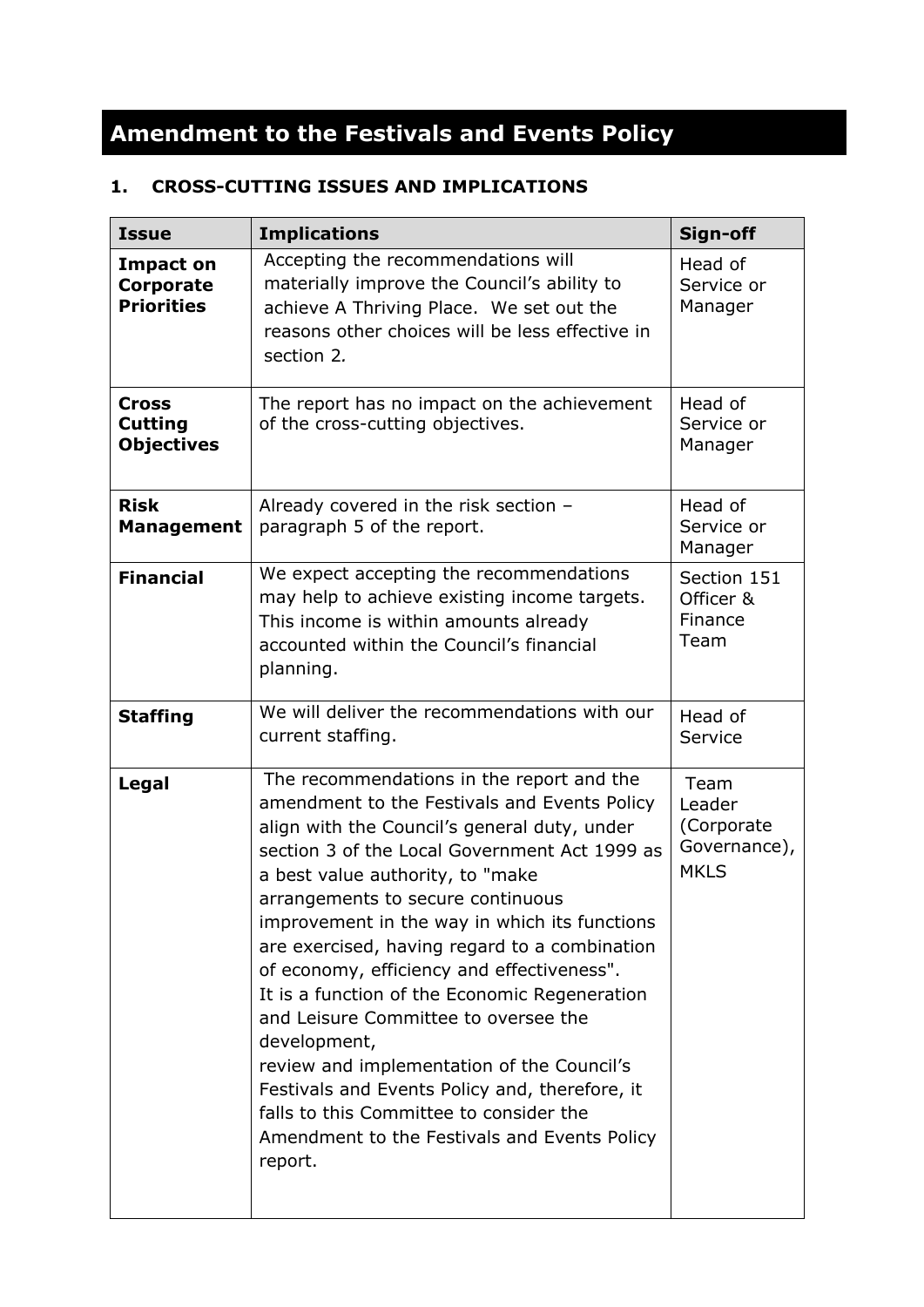| <b>Privacy and</b><br>Data<br><b>Protection</b> | The proposed recommendations do not<br>include a potential for processing personal<br>data therefore a data protection impact<br>assessment would not be required. | <b>Equalities</b><br>and<br>Corporate<br>Policy Officer |
|-------------------------------------------------|--------------------------------------------------------------------------------------------------------------------------------------------------------------------|---------------------------------------------------------|
| <b>Equalities</b>                               | The recommendations do not propose a<br>change in service therefore will not require an<br>equalities impact assessment                                            | <b>Equalities</b><br>and<br>Corporate<br>Policy Officer |
| <b>Public</b><br><b>Health</b>                  | We recognise that the recommendations will<br>not negatively impact on population health or<br>that of individuals.                                                | <b>Public Health</b><br>Officer                         |
| <b>Crime and</b><br><b>Disorder</b>             | The recommendation will have no impact on<br>Crime and Disorder.                                                                                                   | Head of<br>Service or<br>Manager                        |
| <b>Procurement</b>                              | There are no procurement implications at this<br>stage                                                                                                             | Head of<br>Service &<br>Section 151<br>Officer          |

# **2. INTRODUCTION AND BACKGROUND**

- 2.1 Festivals and events directly support tourism and the economic impact of events benefits the borough. The Tourism Destination Management Plan identifies events as one of the key growth areas that will drive more visitors to the borough.
- 2.2 Well organised festivals and events are recognised for their ability to produce benefits for the local economy, bring life to an area, create interest in the area and reflect the place. Due to the broad dynamics of events and festivals, which cover sports, leisure, special interest, culture, heritage and the arts, they can each have a positive impact and make a significant contribution to the status and image of the Borough.
- 2.3 Maidstone Borough has an established history and tradition of hosting events and festivals. There is a comprehensive and diverse range of activities; from music events to community events that have a direct links to the well-being and cohesion of the local community.
- 2.4 In 2019, using the EventsImpact methodology, the three largest events in Mote Park, Ramblin Man Fair, Rock the Mote and Revival had a combined economic impact of over £3.1m to the borough.

Overview of 2019 Events

## **2.5 Proms in the Park**

In October 2018 the Heritage, Culture & Leisure Committee agreed to discontinue Proms. As a budget saving, the funding of council events has been reduced by £30000 over a three-year period from 2017-2019. The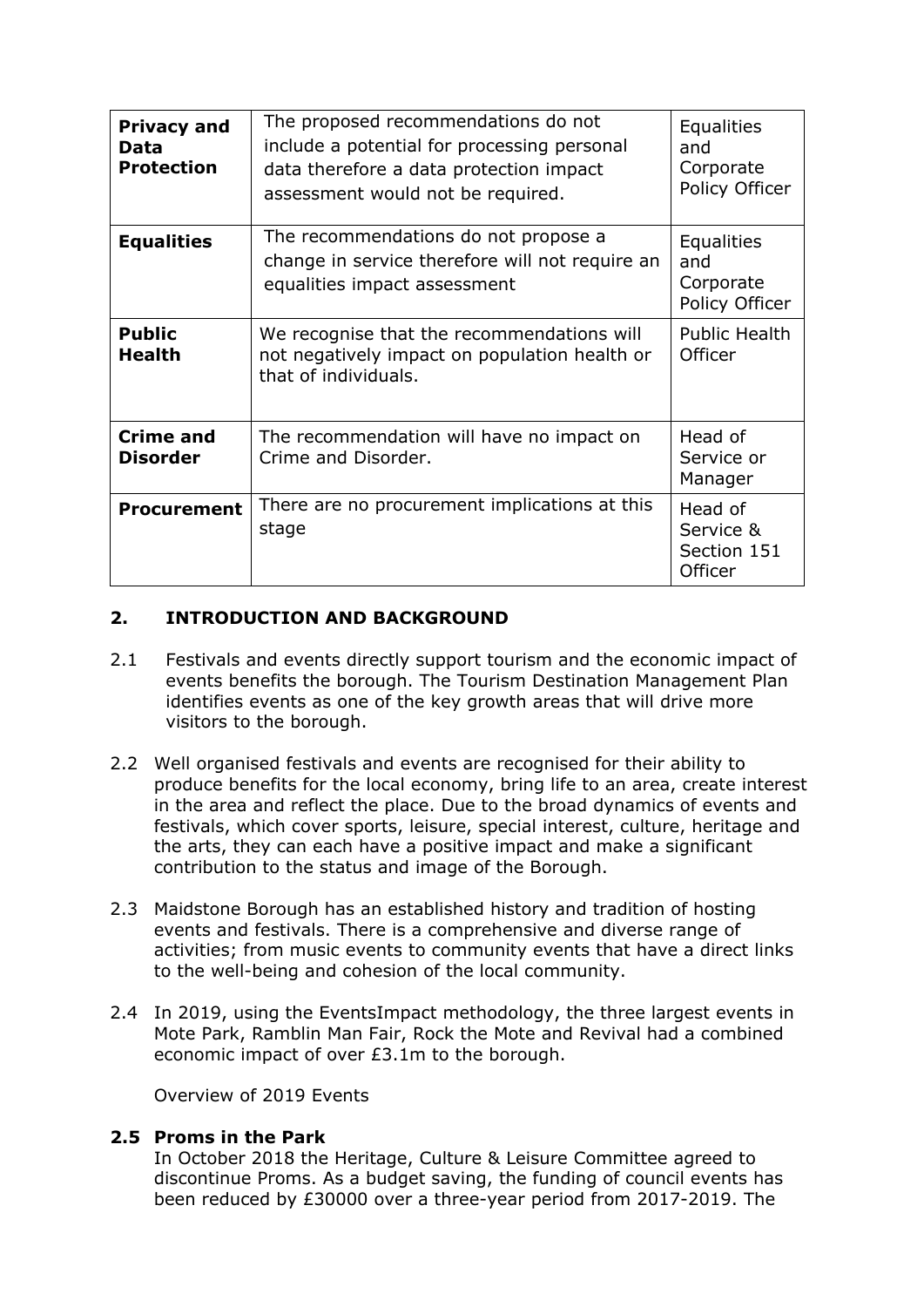remaining £5000 in 2019 for Proms was agreed by Committee to be used to provide a series of bandstand concerts in Brenchley Gardens.

- 2.6 However, the Leader of the Council was able to secure sponsorship of £20000 in 2019 from Weston Homes. They have indicated that they will sponsor Proms for a 5-year period. They have confirmed sponsorship of the 2020 Proms.
- 2.7 Proms took place in Whatman Park on Saturday 25th May 2019. Parkwood Leisure who run the Hazlitt Theatre provided the event management of Proms as part of their contract.
- 2.8 The event was free of charge this year after the introduction of ticketing in 2018 to part fund the event. It is estimated that the number of attendees doubled this year from 900 to over 1800 as the event was free to attend. Variations do happen each year due to several factors including weather or other events.

#### **2.9 Brenchley Gardens Bandstand Concerts**

Maidstone Area Arts Partnership (MAAP) agreed to put on 4 concerts on consecutive Sunday afternoons starting on 23rd June until the 14th July.

2.10 The concerts were provided by Maidstone Youth Music Society, Jon Hamilton Big Band, BAE Brass Band and Invicta Jazz orchestra. Audiences ranged from 80 to several hundred people lasting an hour and a half. The costs including the management and marketing were achieved well within the £5000 budget. There is no baseline budget to continue this in 2020 as the final £5000 of the budget will be cut.

#### 2.11 **Shemomedjamo - Multi-Cultural Food and Music Festival**

In November 2016 Heritage, Culture and Leisure Committee agreed to outsource a new three-day multicultural event and food festival to an external provider, with a reducing subsidy over three years so it could become self-financing. The contract was awarded to Event Umbrella and the new event is branded as Shemomedjamo.

In 2019, the final year of the contract, the Event Umbrella could no longer subsidise the event as they had been doing the previous year. It was not sustainable as a self- funded event as the cost of the entertainment programme required by the contract and rising event costs meant that it was unable to be covered by the income through the food festival.

#### **2.12Maidstone Community Mela**

The Community Mela took place for the third year in Whatman Park. It is organised by Cohesion Plus who apply for Arts Council and other funding to support it each year. MBC agreed a contribution of £2500 in 2019 along with free use of the park, officer time and marketing support. As there is no baseline budget to support it, many members contributed from their allowance.

2.13 The Community Mela may move to Mote Park in 2020, and a date has been reserved. However, the additional costs that would be incurred by moving to a larger venue may prohibit the move.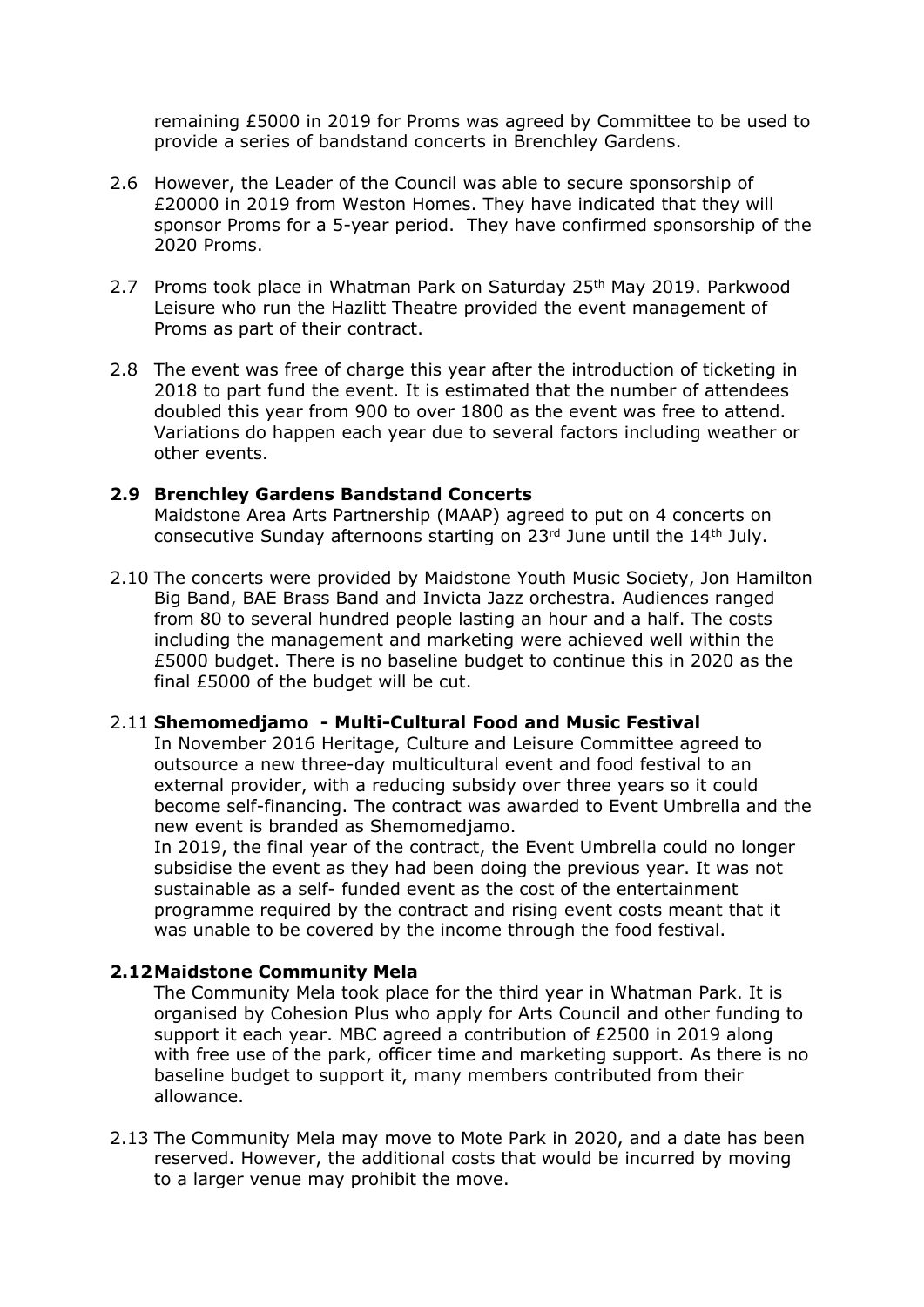2.14 There is no baseline budget in 2020 for MBC to support the Mela, but we can continue to provide free venue hire and additional marketing support. Event income would be affected by a free let of the park during the few weekend dates that are available for external hire.

## **2.15Ramblin Man Fair**

This is the fourth year that this promoter has run the event since taking over the brand. The event started on the afternoon of Friday 20<sup>th</sup> July until Sunday 22<sup>nd</sup> July.

- 2.16 Over 19,000 attendees came over the 3 days, from all over the world including Chile, Australia, Malaysia, Sweden. Around a third of attendees were from Kent and London. Over 60% of attendees stayed in accommodation in the area spilling throughout Kent as the serviced accommodation locally became fully booked. Many Ramblers were camping or glamping on site.
- 2.17 16 noise complaints were received, mainly on the Friday when the final sound checks were taking place. Although more than last year (3), it was still substantially less than previous years. The music noise levels did not breach the limits at any time. The music was audible but that did not make it too loud. The only difference to the event was that in 2018 there was a strong wind blowing westerly that carried the sound in the opposite direction. This was a category A event with the highest limits set.
- 2.18 All events that have operate category A or B events must contract a specialist noise monitoring company who measure the levels at noise sensitive locations and feed back to the production desk.

#### **2.19 Rock the Mote, Revival and Oktoberfest**

Rock the Mote was a new tribute band festival in August. There were 9000 attendees, with 1000 child tickets available. There were 4 complaints, 3 regarding music noise. This is Category B event with lower limits set.

- 2.20 Rock the Mote presents Big Top Live and Revival took place in September. The events had around 3000 attendees at each. There were 11 complaints about noise. Although the limits were never breached, the direction of the music was concentrated in one particular direction aided by the blustery conditions. Adjustments were made continuously to manage the noise levels and the organiser is looking at how to improve the sound levels for next year. This was a category A event with the higher limits set.
- 2.21 Oktoberfest is a Bavarian Beer festival where the music is secondary to the event. It is a category B event and there were no complaints.

## **2.22Charity Runs and Other Events**

The majority of events in Mote Park are for charities or for schools and are mainly sponsored walks and runs. The breakdown of all events is as follows: Charity Walk/Runs – 12 Schools – 4 Food or drink events – 3 Music festivals – 3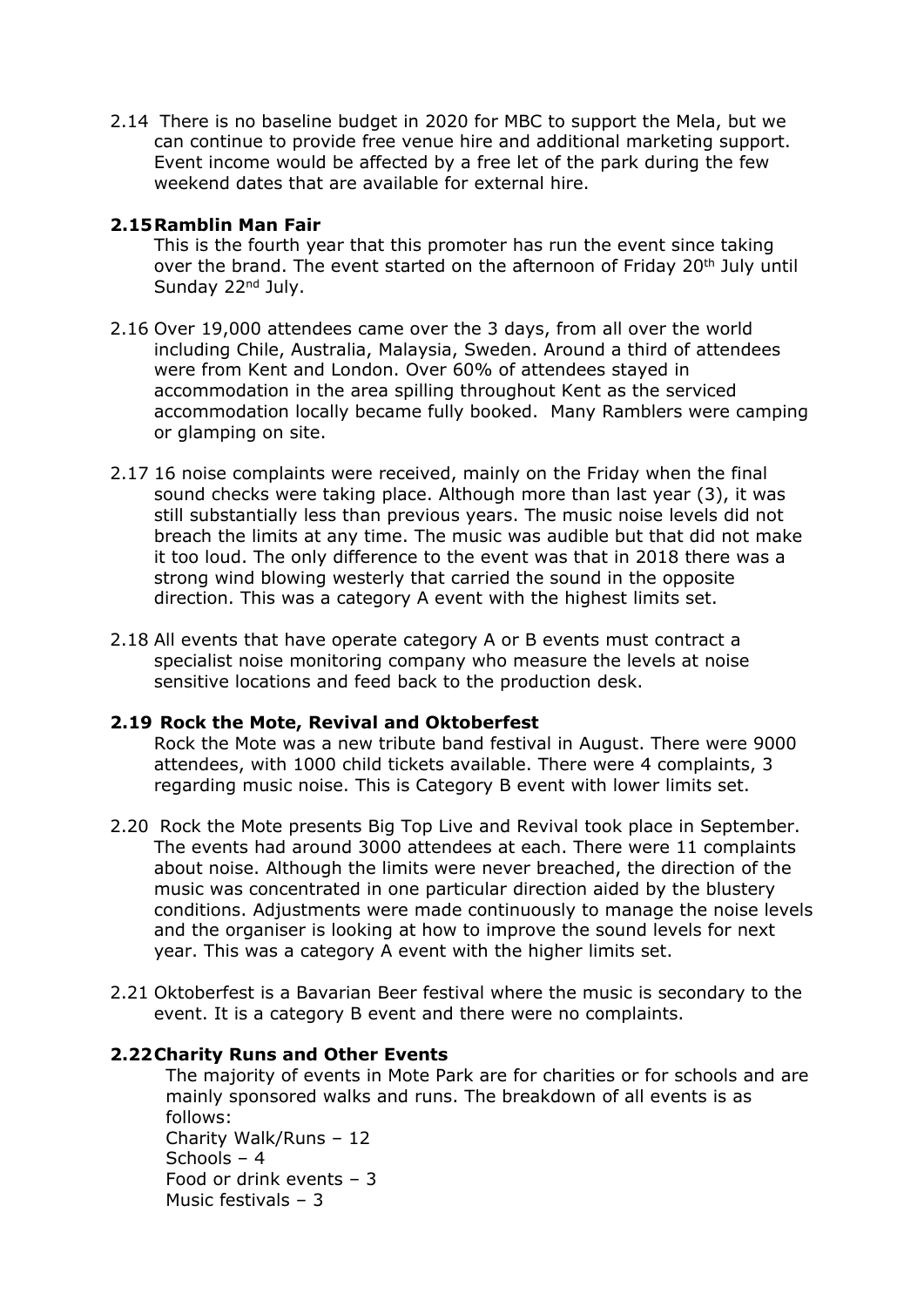Miscellaneous – (filming, boats, car, funfairs etc) - 6

2.23 The events season in Mote park is short from the end of May until the beginning of October. The parks will not be used for events outside this time unless restricted to pathways. Events all tend to take place at weekends, so the number of actual event days available is very limited. Large events may need 7 -10 days to build the infrastructure and 3-5 days for the de-rig after the event. It is necessary to build in recovery time after some events and limit the number of events taking place during the summer school holidays. There are only a few dates still available in 2020 for events.

#### **2.24Festivals and Events Policy**

The Festival and Events Policy sets out the priorities, aims and objectives for the delivery of events in our parks and open spaces. (Appendix 1)

- 2.25 In 2016 it became necessary to differentiate type of events, particularly those that are noisier but not necessarily concerts. Three categories of events were created. They were added to the policy with limits on the number of events and total event days. Although the proposal was for up to three events and a total number of days as 6, committee decided to reduce that to two events up to 6 days in total.
- 2.26 The proposed amendment would allow more flexibility with events. Currently Ramblin Man Fair is a category A event that takes place over 3 days. The second category A event is the Revival and Big Top Live weekend. All other events were category B or C.
- 2.27 According to the policy non music events that have a significant impact on the parks or the surrounding area are classed as category A. The increase to the size and scale of many charity runs and walks requires them to be reclassified as category A. They can have a major impact on the roads and the park use. It is now necessary to increase the number of category A events to accommodate the growth of these events.
- 2.28 One day category A events might lessen the impact to residents rather than two events of up to three days. Ramblin Man is established as a three-day event but the the remaining 3 days could more spread out over a longer period rather than another weekend event. A current enquiry for a highprofile one-day music event cannot be confirmed as the limit has been reached on Category A events for 2020. This event could attract 10-15,000 people and provide an event for a mature target audience.
- 2.29 Whatman Park is not suitable for a Category A event and has never been used for an event of that size. It is also proposed that the policy be amended to limit events in Whatman Park to Category B.

#### **2.30Current Wording:**

Large music events involving high powered amplification can cause disturbance to those living in the vicinity. These events we will categorise to ensure the impact of these events is minimised and spread out over the Festival and Event season. The category of events will be as follows: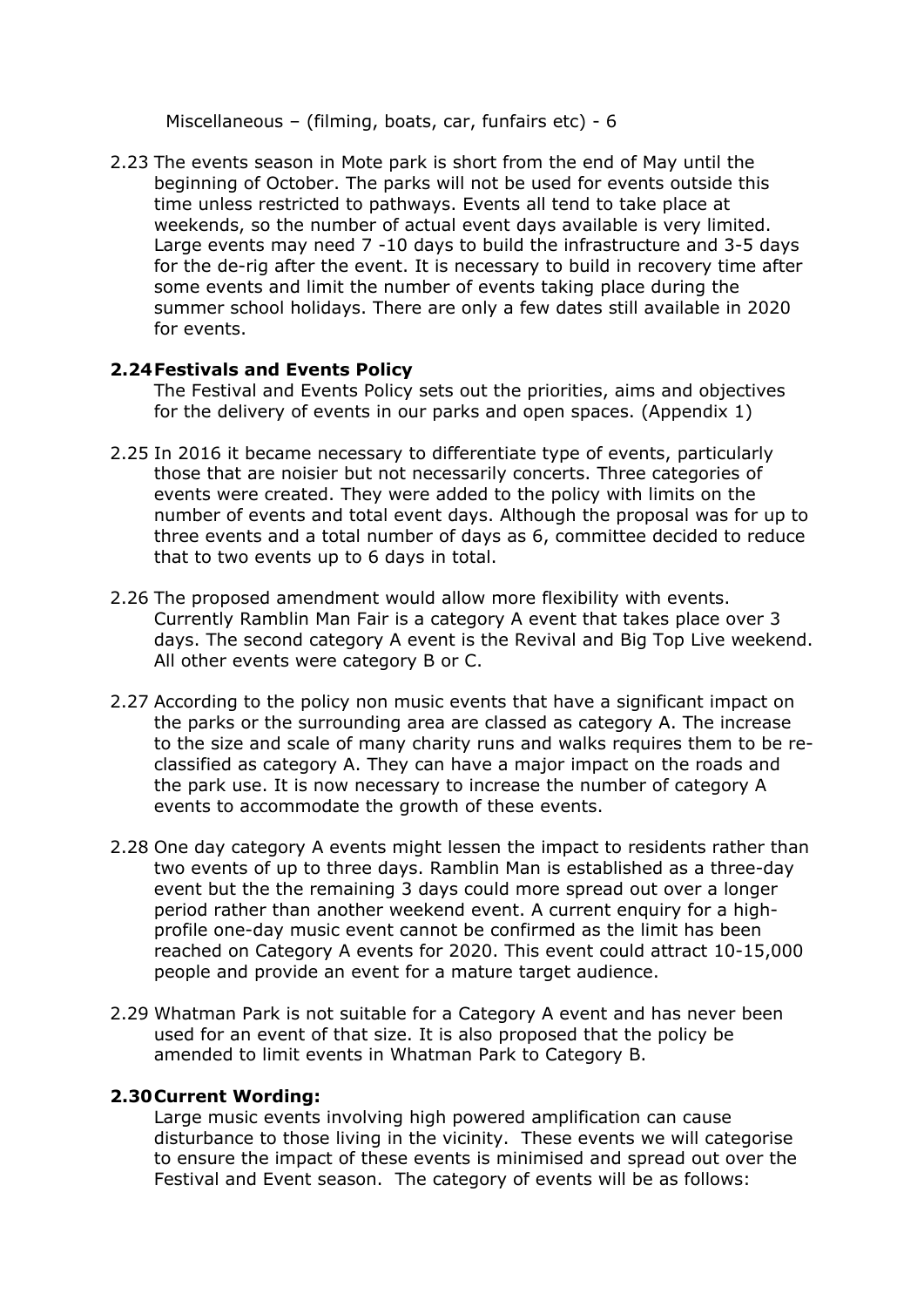- Category A events amplified noise profile will extend beyond the boundary of the park and will be clearly audible at properties within and/or surrounding the parks and/ or significant:
	- $\circ$  increase in the number of visitors to the parks,
	- $\circ$  change to the normal use and operational matters in the parks,
	- o impact on the surrounding area.

Examples- Music Concert, VIP Visit, high profile event

 Category B events - where the number of participants requires changes to normal use of the park and the surrounding infrastructure. Much lower noise profile but utilising amplified noise to communicate to audiences or with live / recorded music as part of the entertainment.

Example- Large scale charity run, cultural festival.

 Category C events - events with little or no impact on the surrounding area and no amplified noise.

Example- Nature talks and smaller community events.

In order to manage the impact of events, each park will be assigned limits based on the category types event and, where appropriate, the noise limits will also be set follows:

Mote Park

| Category | No. Events | Maximum No. | Music Noise Level if     |
|----------|------------|-------------|--------------------------|
|          |            | Days        | appropriate              |
| А        | Up to $2$  |             | 65dB LAEQ (15min)        |
| В        | Up to 8    | 12          | Should not exceed 15dB   |
|          |            |             | LAEQ (15min) above the   |
|          |            |             | normal background levels |
|          | Unlimited  | N/A         | N/A                      |

Whatman Park

| Category | No. Events | Maximum No. | Music Noise Level if     |
|----------|------------|-------------|--------------------------|
|          |            | Days        | appropriate              |
| А        |            |             | 65dB LAEQ (15min)        |
| B        |            |             | Should not exceed 15dB   |
|          |            |             | LAEQ (15min) above the   |
|          |            |             | normal background levels |
|          | Unlimited  | N/A         | N/A                      |

#### **2.31 New Wording:**

Large music events involving high powered amplification can cause disturbance to those living in the vicinity. These events we will categorise to ensure the impact of these events is minimised and spread out over the Festival and Event season. The category of events will be as follows: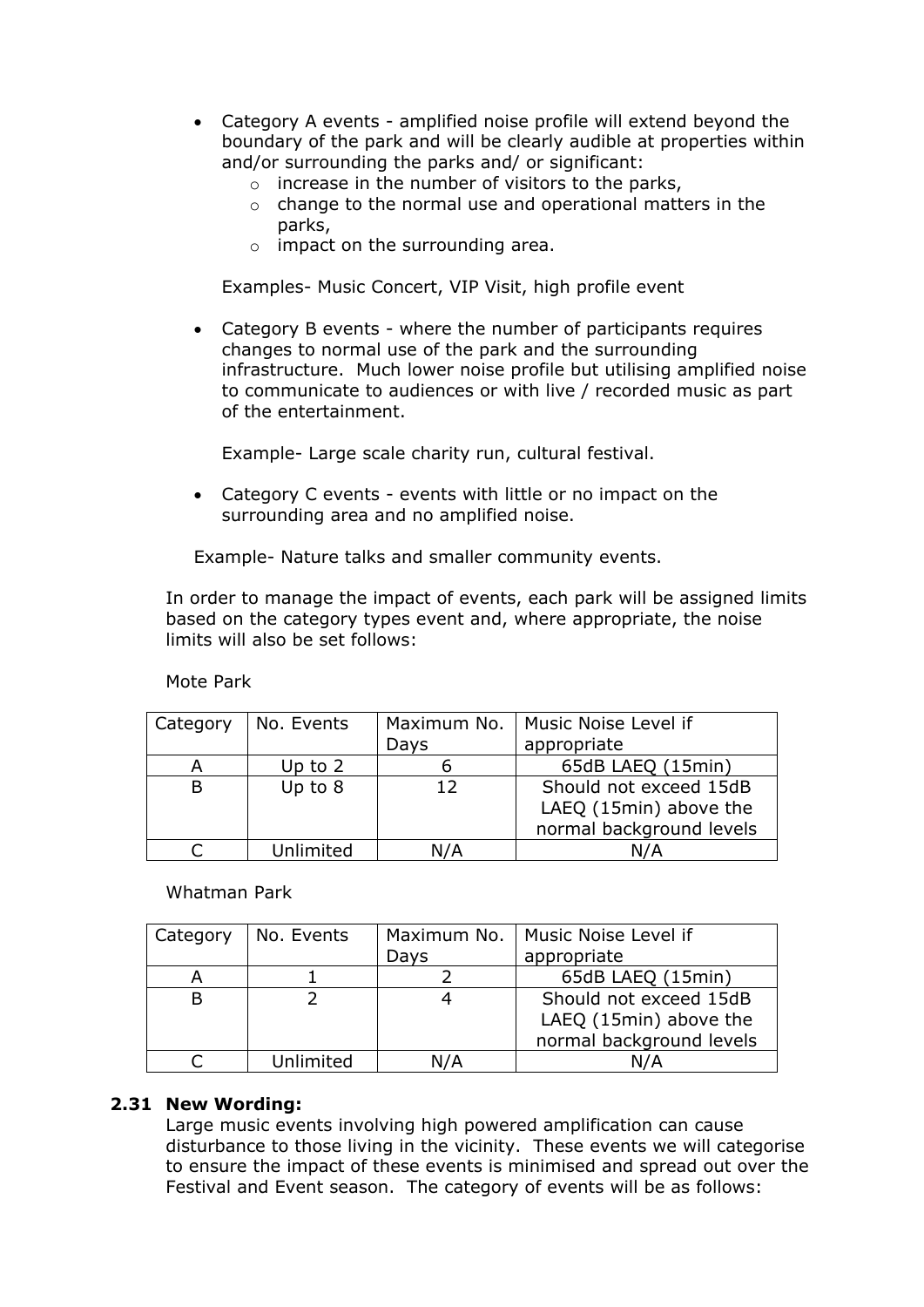- Category A events amplified noise profile will extend beyond the boundary of the park and will be clearly audible at properties within and/or surrounding the parks and/ or significant:
	- $\circ$  increase in the number of visitors to the parks,
	- $\circ$  change to the normal use and operational matters in the parks,
	- o impact on the surrounding area.

Examples- Music Concert, VIP Visit, high profile event

 Category B events - where the number of participants requires changes to normal use of the park and the surrounding infrastructure. Much lower noise profile but utilising amplified noise to communicate to audiences or with live / recorded music as part of the entertainment.

Example- Large scale charity run, cultural festival.

 Category C events - events with little or no impact on the surrounding area and no amplified noise.

Example- Nature talks and smaller community events.

In order to manage the impact of events, each park will be assigned limits based on the category types event and, where appropriate, the noise limits will also be set follows:

| Category | No. Events | Maximum No.<br>Days                                          | Music Noise Level if appropriate                                             |
|----------|------------|--------------------------------------------------------------|------------------------------------------------------------------------------|
| А        | Up to $5$  | 12 of which a<br>maximum of<br>8 days can be<br>music events | 65dB LAEQ (15min)                                                            |
| B        | Up to $8$  | 12                                                           | Should not exceed 15dB LAEQ<br>(15min) above the normal<br>background levels |
|          | Unlimited  | N/A                                                          | N/A                                                                          |

Mote Park

#### Whatman Park

| Category | No. Events | Maximum No. | Music Noise Level if appropriate |
|----------|------------|-------------|----------------------------------|
|          |            | Days        |                                  |
|          |            |             | 65dB LAEQ (15min)                |
|          |            |             | Should not exceed 15dB LAEQ      |
|          |            |             | (15min) above the normal         |
|          |            |             | background levels                |
|          | Unlimited  |             |                                  |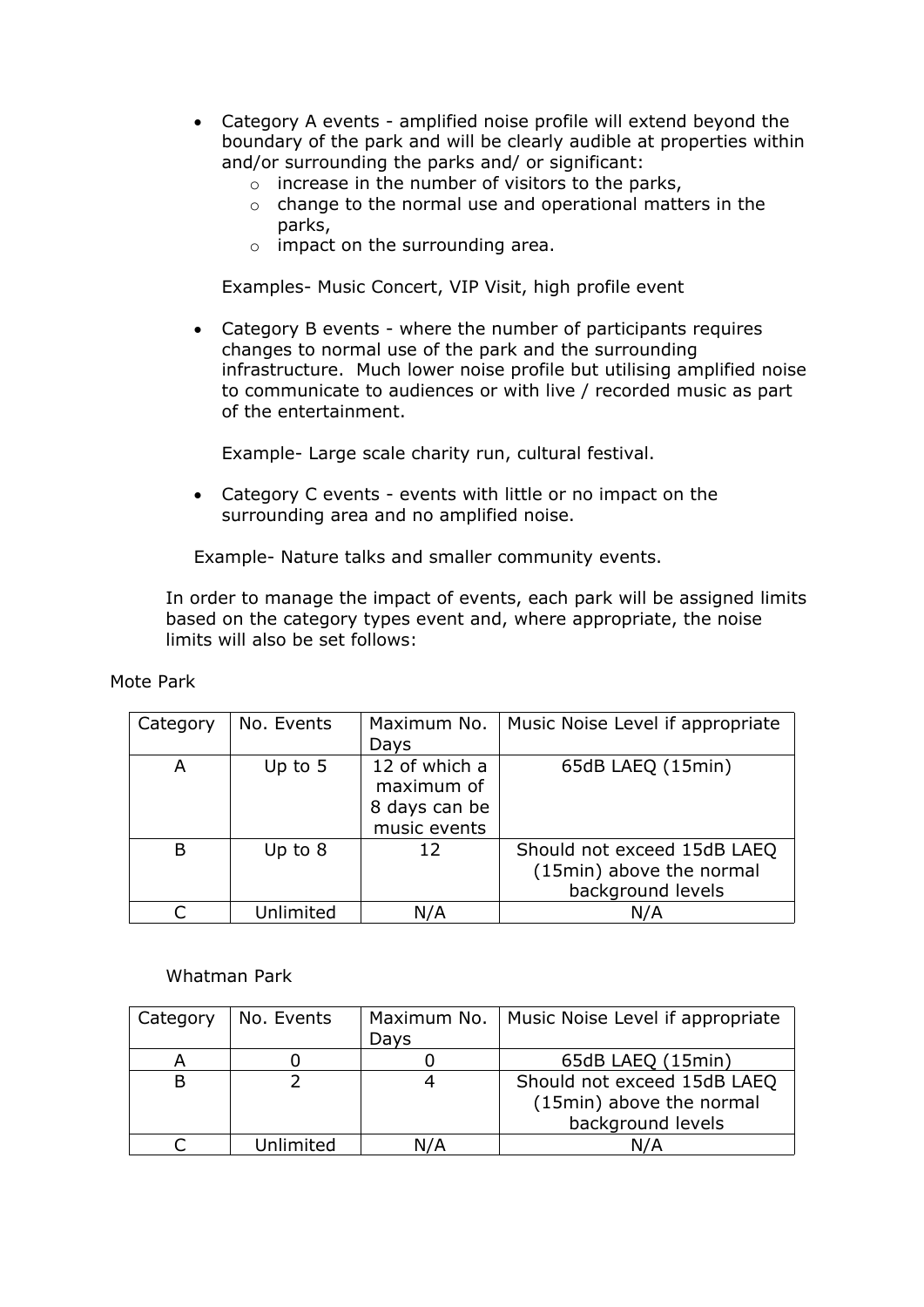2.32 Members will need to consider whether the impact on residents is significant enough to reduce the availability of Mote Park as category A venue and compromise the delivery of the policy vision.

# **3. AVAILABLE OPTIONS**

- 3.1 That the proposed amendment to the Festival and Events Policy be approved. It provides enough flexibility to allow the natural growth of events whilst still placing limitations on the number of noisier music events. **RECOMMENDED**
- 3.2 That at the proposed amendment is not approved. This would effectively reduce the number of events in Mote Park as we would have to limit the natural growth of both charity and music events. **NOT RECOMMENDED**
- 3.3 That the Festival and Events policy is approved subject to changes requested by committee. The amendments have been developed through examination of existing and potential events, awareness of the limitations of the number of events day available in Mote Park, and consideration of the issues that may arise from residents as potential complaints. **NOT RECOMMENDED**

# **4. PREFERRED OPTION AND REASONS FOR RECOMMENDATIONS**

- 4.1 The amendments to the policy enable the development of festivals and events that have a significant contribution to the status and the image of the Borough benefiting the local economy and creating a lively vibrant place to live, work and visit.
- 4.2 It is not expected that all the event days would be used for category A events, nor that all permitted to be a category A would reach the higher noise limits. There is already a diary limit to the number of events that can be scheduled in the park. Events may move away from the borough as they seek alternative venues if we cannot accommodate their growth.
- 4.3 Without the amendment, should any significant new opportunities arise, we would be unable to react quickly enough. If the issue had to come back to committee for a decision it probably would have already booked another destination. The amendment will provide the ability to react quickly to enquiries with potential event promoters if an opportunity for a top-class event arises.

# **5. RISK**

5.1The risks associated with this proposal, including the risks if the Council does not act as recommended, have been considered in line with the Council's Risk Management Framework. We are satisfied that the risks associated are within the Council's risk appetite and will be managed as per the Policy.